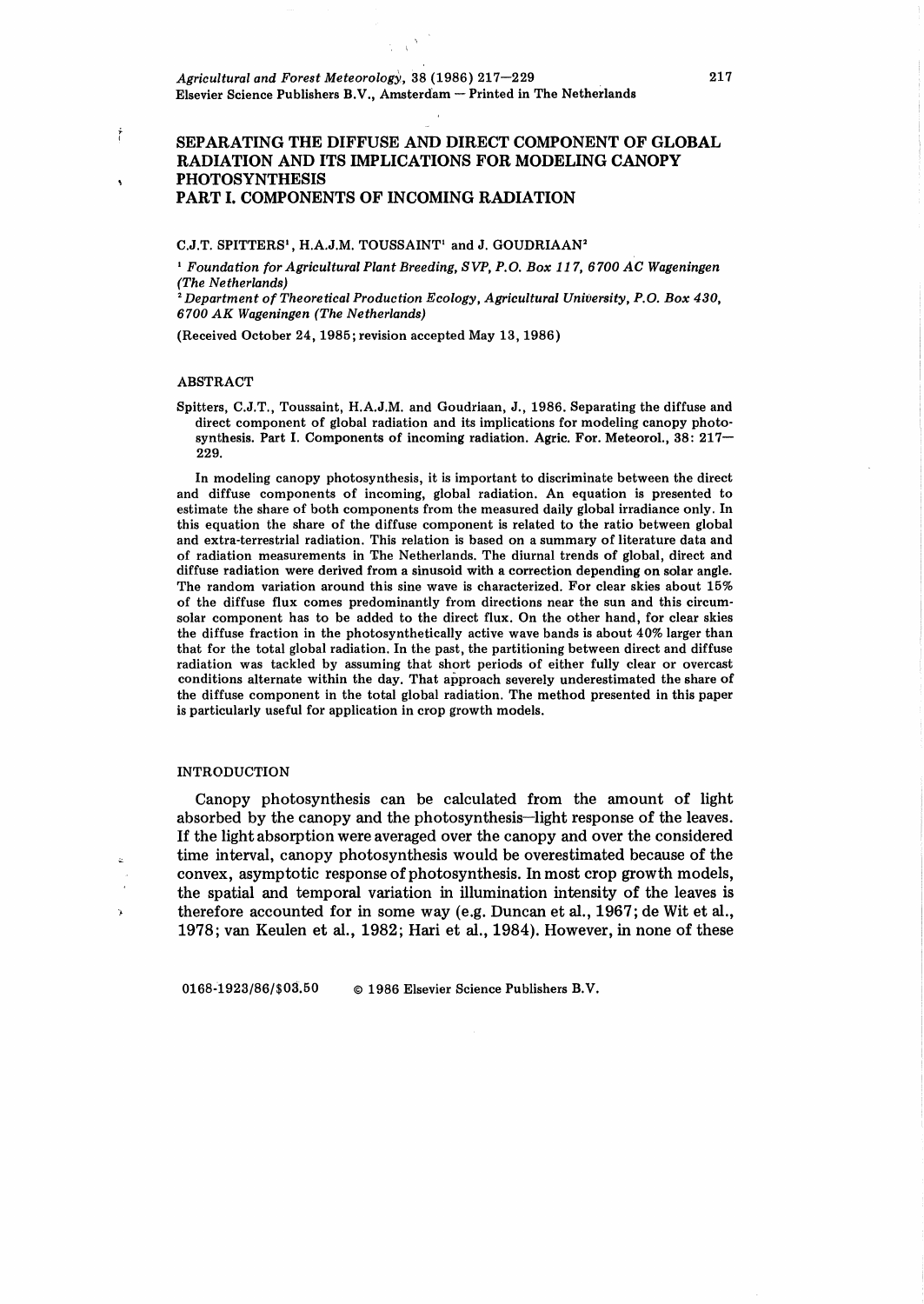models is the partitioning of the irradiance into its direct and diffuse component treated satisfactorily. The usual way of tackling this partitioning is to assume that within the day short periods of either clear or overcast conditions alternate (de Wit, 1965). It will be shown that this approach is not adequate.

With modeling of canopy photosynthesis in view, Weiss and Norman (1985) and Lantinga (1985) presented a method to estimate the diffuse and direct radiation components from the measured total daily irradiance, based on the potential amount of radiation which may reach the earth surface. In the present paper, we present a different and more straightforward method, which is based on the ratio between measured daily irradiance of the earth surface and calculated radiation outside the atmosphere. The method is based on literature dealing with radiation in relation to its use in solar collectors. Quantification of the relationships relies mainly on weather data for The Netherlands: measurements for de Bilt 1961-1977 (summarized by de Jong, 1980) and measurements for Wageningen 1977-1982 (Dept. Physics Meteorol., 1977-1982). In Part II, the established radiation relationships will be incorporated into a model to calculate daily canopy photosynthesis.

### DESCRIPTION OF THE MODEL FOR INCOMING RADIATION

Daily values of the global irradiance are input for the model. The global radiation is partitioned into a direct and diffuse flux on the basis of the fraction of the total radiation which has been transmitted through the atmosphere. Instantaneous values are derived from the daily totals by applying a modified sinusoid over the day. The variation around this sine wave is discussed.

# *Separating the diffuse and direct flux out of the global irradiance.*

The radiation incident upon the earth surface is partly direct, with angle of incidence equal to the angle of the sun, and partly diffuse, with incidence under different angles. The diffuse flux arises from scattering (reflection and transmission) of the sun's rays in the atmosphere. The share of the diffuse flux will therefore be related to the transmission of the total radiation through the atmosphere. This atmospheric transmission is measured by the ratio between the global radiation incident upon the earth surface  $(S_g)$  and the radiation just outside the atmosphere  $(S_0)$ .

The extra-terrestrial irradiance at a plane parallel to the earth surface proceeds with the sine of the solar altitude according to:

$$
S_o = S_{cs} [1 + 0.033 \cos (360 t_a/365)] \sin \beta = S'_{sc} \sin \beta \tag{1}
$$

where  $S_0 =$  extra-terrestrial irradiance  $(J m^{-2} s^{-1})$ ;  $S_{sc} =$  solar constant  $(1370 \text{ J m}^{-2} \text{ s}^{-1})$ ; I.E.A., 1978); sin  $\beta$  = sine of elevation of the sun above the  $\pmb{\mathfrak{h}}$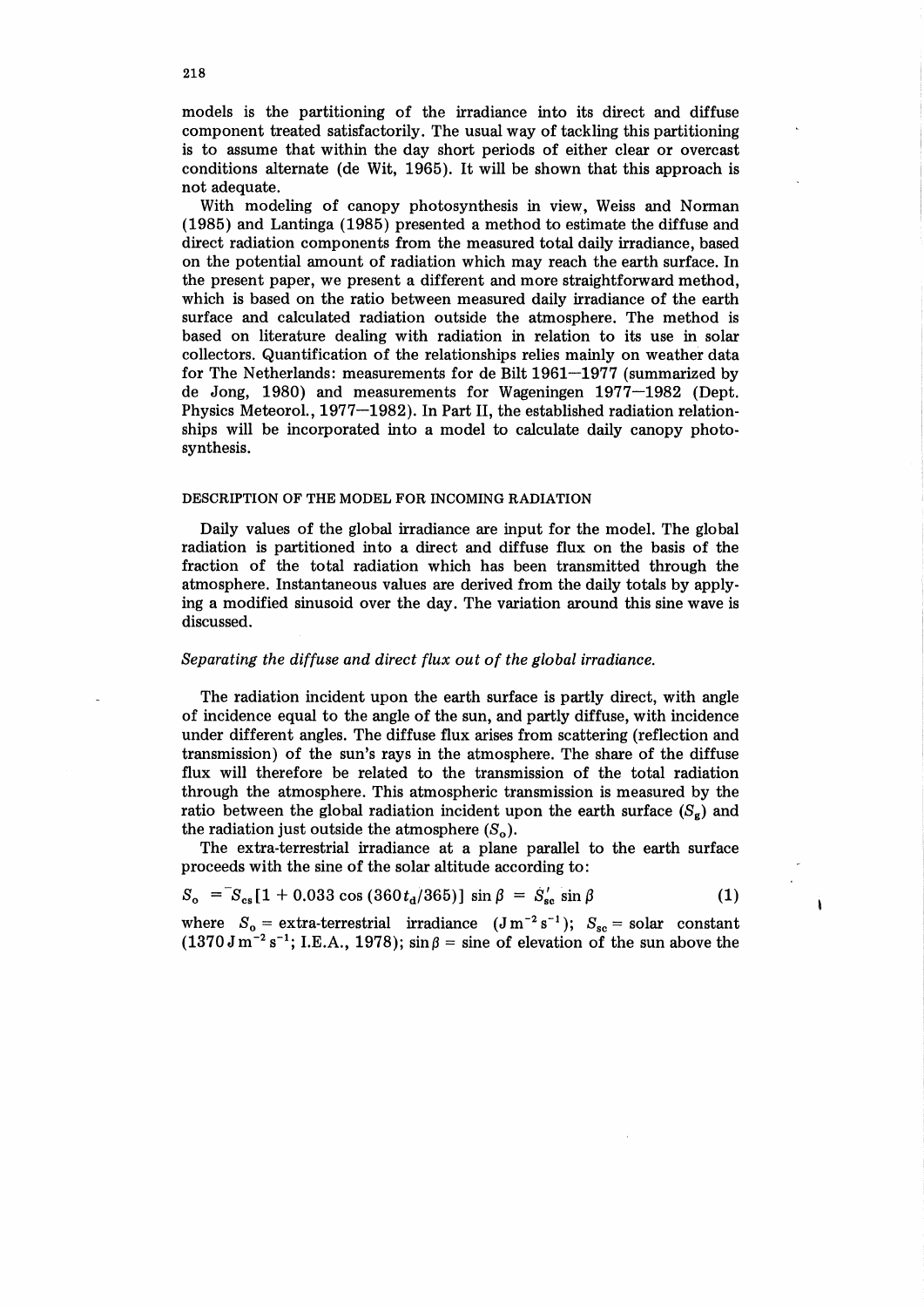

Fig. 1. Relation between share of diffuse flux in global radiation  $(S_{df}/S_g)$  and atmospheric transmission  $(S_g/S_o)$  for (a) hourly and (b) daily radiation values. Regression equations as presented in the references were applied, except for refs. 1 and 2 where equations are according to ref. 4, and for ref. 5 (daily data), 7 and 8 where we calculated the regression from the data. References with location: 1. Liu and Jordan (1960, Mass. U.S.A.), 2. Ruth and Chant (1978, four Canadian cities), 3. Orgill and Hollands (1977, Toronto, Canada), 4. Bruno (1978, Hamburg, W. Germ.), 5. de Jong (1980, de Bilt, Netherlands), 6. Erbs et al. (1982, four U.S.A. locations), 7. van den Brink (1982, Cabauw, Netherlands), 8. Dept. Physics Meteor. (1977-1982, Wageningen, Netherlands), 9. Collares-Pereira and Rabl (1979, five U.S.A. locations).

I

horizon (eq. 15). The cosine expression (in degrees) accounts for the yearly course of the distance between earth and sun, where  $t<sub>d</sub>$  refers to the day since 1 January.

Relationships between the share of the diffuse flux in the global irradiance  $(S_{\text{df}}/S_{\text{g}})$  and the atmospheric transmission  $(S_{\text{g}}/S_{\text{o}})$  are found in several research reports concerning the use of solar energy in solar collectors. The observed relationships are summarized in Fig. 1. The relation is characterized by an approximately linear trend for transmissions ranging between 0.35 and 0.75. At low transmissions, nearly all of the incoming radiation is diffuse so that the curve bends off.

There appears to be some variation among the published relations (Fig. 1), arising from differences in atmospheric conditions, especially relative sunshine duration, water content of the atmosphere, and cloud type, but also lack of fit of the presented regression equation from the data and differences in the method of measuring the diffuse radiation. The diffuse flux can be determined as the difference between measured global and direct radiation.

219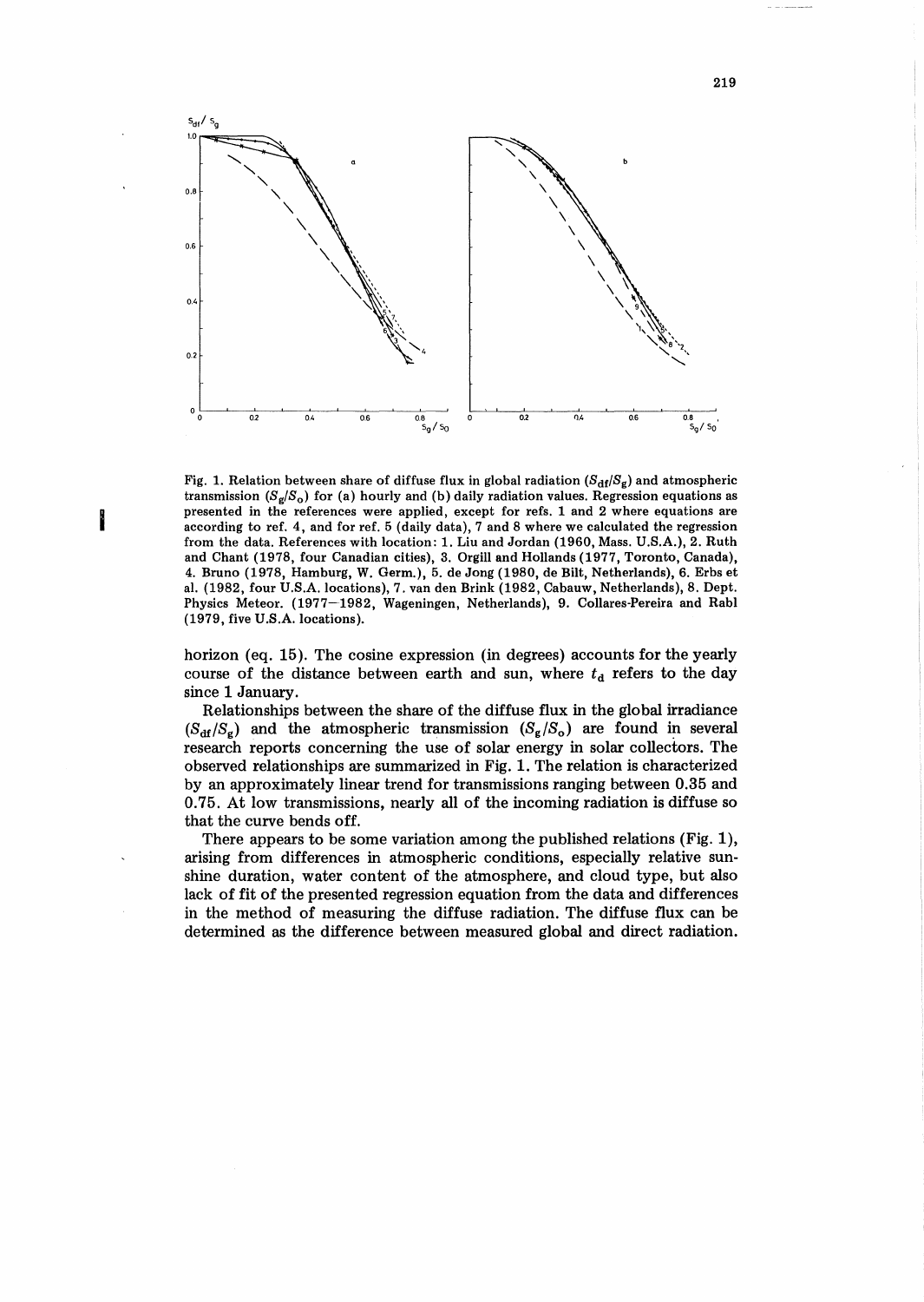It is easier, however, to measure the diffuse irradiance by means of a shadow band, in which case, correction has to be made for the part of the sky which is covered by the shadow band (correction methods by Dehne, 1984). The Wageningen measurements of diffuse irradiance were carried out with a cylindric shadow band of 5 em width and 25 em radius (A.D. Welgraven, personal communication). Application of the method proposed by Dehne (1984) yielded on the average a correction of 15% (Fig. 2a). Hence neglecting this correction would mean a substantial underestimation of the diffuse component and this was the cause of the deviating results of Liu and Jordan (Collares-Pereira and Rabl, 1979) (Fig. 1b).

It is important to consider the time interval for which the radiation totals are measured: the longer this interval, the smaller the calculated ratio between diffuse and global radiation at a given transmission. Hence the fraction diffuse calculated from daily radiation values (Fig. 1b) is smaller than that based on hourly values (Fig. 1a). In the data set of de Bilt (de Jong, 1980, p. 79, 80), the fraction diffuse at an atmospheric transmission of 0.4 was 0.81 when hourly values were involved, 0.74 when daily values, and 0.63 when monthly radiation values were used. This effect is because (1) higher transmissions contribute more to the radiation totals due to their greater energy level, and (2) averaging is performed over a non-linear, convex relationship (Fig. 1). For example, when 2h of equal  $S_0$  have  $S_g/S_0 = 0.3$ and 0.7 and  $S_{df}/S_g = 1.0$  and 0.3, respectively, then the share of the diffuse flux over this 2-h period is  $\bar{S}_{df}/\bar{S}_{g} = 0.51$  while the arithmetic mean of the shares is  $\overline{S_{df}/S_{g}} = 0.65$ .

The three Dutch data sets of de Bilt, Cabauw and Wageningen agree very well with each other (Fig. 1). The relations for de Bilt and Cabauw are both based on measurements of direct radiation, but that for de Bilt embraces more years. We recommend therefore the relation as established for de Bilt (de Jong, 1980, p. 79):

| $S_{\text{df, d}}/S_{\text{g, d}} = 1$ | for | $S_{\rm g,d}/S_{\rm o,d}$ < 0.07 (2a) |  |
|----------------------------------------|-----|---------------------------------------|--|
|                                        |     |                                       |  |

 $S_{\text{df},\text{d}}/S_{\text{g},\text{d}} = 1 - 2.3 \left( S_{\text{g},\text{d}} / S_{\text{o},\text{d}} - 0.07 \right)^2$  for  $0.07 \leq S_{\text{g},\text{d}} / S_{\text{o},\text{d}} < 0.35$  (2b)

$$
S_{\text{df},\text{d}}/S_{\text{g},\text{d}} = 1.33 - 1.46 S_{\text{g},\text{d}} / S_{\text{o},\text{d}} \quad \text{for } 0.35 \leq S_{\text{g},\text{d}} / S_{\text{o},\text{d}} < 0.75 \quad (2c)
$$

$$
S_{\mathrm{df},\mathrm{d}}/S_{\mathrm{g},\mathrm{d}} = 0.23 \quad \text{for } 0.75 \leqslant S_{\mathrm{g},\mathrm{d}}/S_{\mathrm{o},\mathrm{d}} \quad (2\mathrm{d})
$$

where  $S_{df}$ ,  $S_g$  and  $S_o$  denote the diffuse, global and extra-terrestrial radiation, respectively. The subscript d refers to daily values.  $S_{o,d}$  is obtained from eq. 1 and 18. A corresponding set of equations for hourly values is given in eq. 20. The relationships are remarkably constant over climates and latitudes (Fig. 1; Collares-Pereira and Rabl, 1979; Erbs et al.~ 1982) so that the presented equations will be valid for a wide range of conditions.

There is substantial variation around these regressions. For hourly values, de Jong (1980, p. 63) reported a standard deviation of 0.10 for the individual values around the mean trend. For daily values, the deviation was smaller. Applying eq. 2 to the Wageningen data resulted for the ratio between the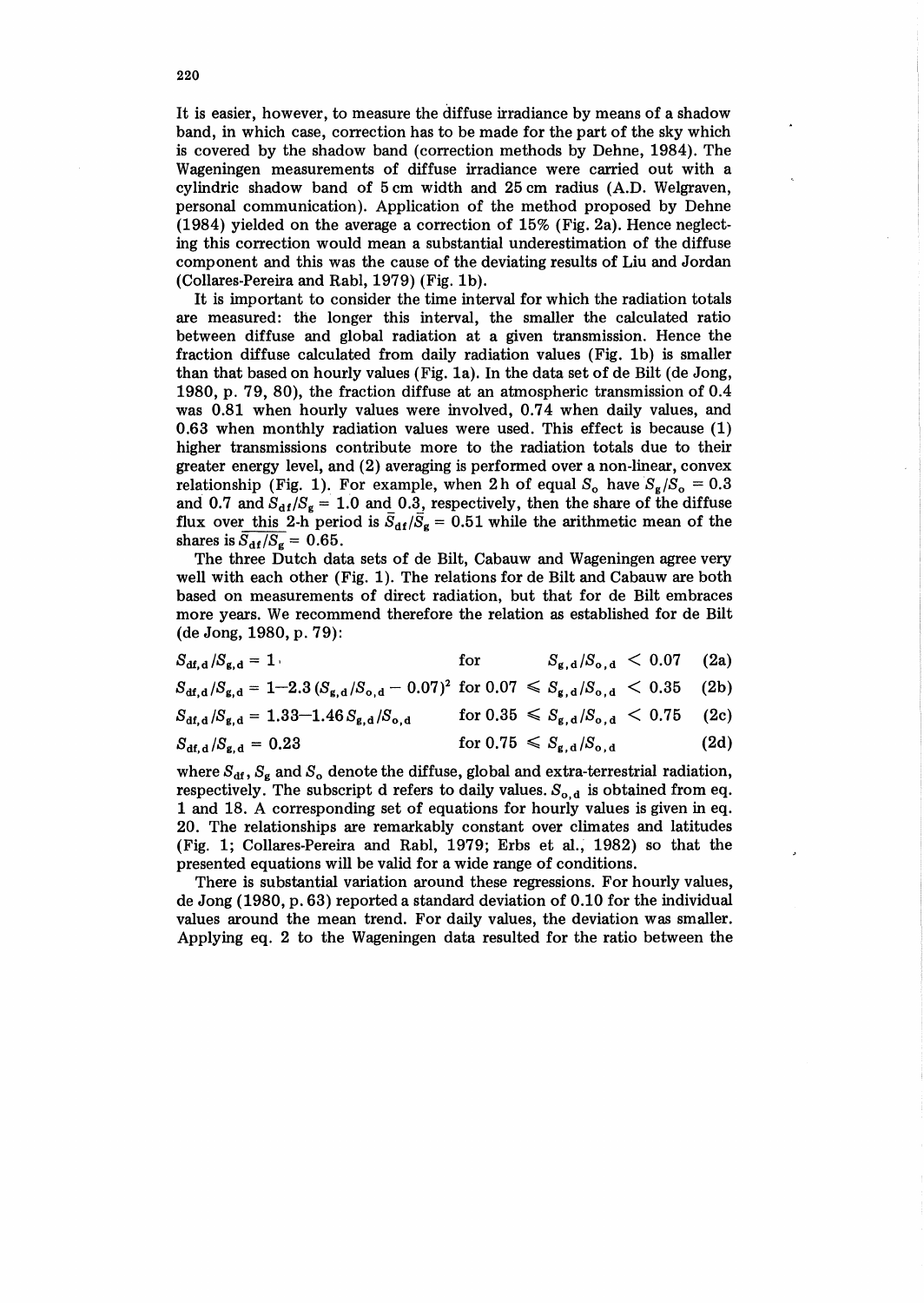observed and predicted fraction diffuse in a standard deviation of 0.15, partly due to a systematic deviation from the de Bilt regression (curve 8 against 5 in Fig. 1b).

An important part of the variation around the relation given in eq. 2 is explained by differences in relative sunshine duration (Fig. 2b). Both de Jong (1980) and van den Brink (1982) found that the fraction diffuse was predicted even slightly better from the relative sunshine duration than from the atmospheric transmission. The close relation with relative sunshine duration is due to the phenomenon that clouds partly operate as an on-off switch for direct radiation. Predicting the fraction diffuse from relative sunshine duration has, however, the disadvantage of requiring this duration as additional input variable in crop growth models.

The seasonal influence on eq. 2 is small (de Jong, 1980, p. 65, 66, A22; Erbs et al., 1982).

### *Diurnal trend of global, diffuse and direct radiation*

The regular, diurnal trend of the irradiance is derived from the daily total of global radiation and the daily course of extra-terrestrial radiation. As a first approximation, we suppose the atmospheric transmission constant during the daylight period:

$$
S_{\mathbf{g}}/S_{\mathbf{o}} = S_{\mathbf{g},\mathbf{d}}/S_{\mathbf{o},\mathbf{d}}
$$

(3)

(5)

where the subscript d refers to the daily total of global and extra-terrestrial radiation. Substitution of eq. 1 for the daily course of extra-terrestrial radiation gives for the instantaneous global radiation

$$
S_{\mathbf{g}} = \sin \beta S_{\mathbf{g}, \mathbf{d}} / \int (\sin \beta \, \mathrm{d}t) \tag{4}
$$

The daily integral of the sine of the solar altitude  $\beta$  has been worked out in eq.18.

A more sophisticated approach is to account for the daily course in atmospheric transmission. Transmission is lower near the margins of the daylight period because of haze in the morning and incoming clouds in the afternoon. This effect is greater than that of increase in path length through the atmosphere at lower solar heights. Thus, the diurnal trend in transmission is related to solar height. Data of de Bilt (de Jong, 1980, p. A39) point to a convex asymptotic relation within the day between transmission and  $\sin \beta$ . In order to keep calculation simple, we approximate this with the linear relation

$$
S_{\rm g}/S_{\rm o}=a+b\,\sin\beta
$$

where *a* and *b* are empirical regression coefficients. Integration of  $S_g$  over the day gives the daily irradiance  $S_{g,d}$  as a function of, among others, the coefficient *a.* Substitution of the resulting expression for *a* into eq. 5 gives for the instantaneous global radiation

$$
S_{\mathbf{g}} = \sin \beta (1 + (b/a) \sin \beta) S_{\mathbf{g}, \mathbf{d}} / \left[ \sin \beta (1 + (b/a) \sin \beta) \, \mathrm{d}t \right] \tag{6}
$$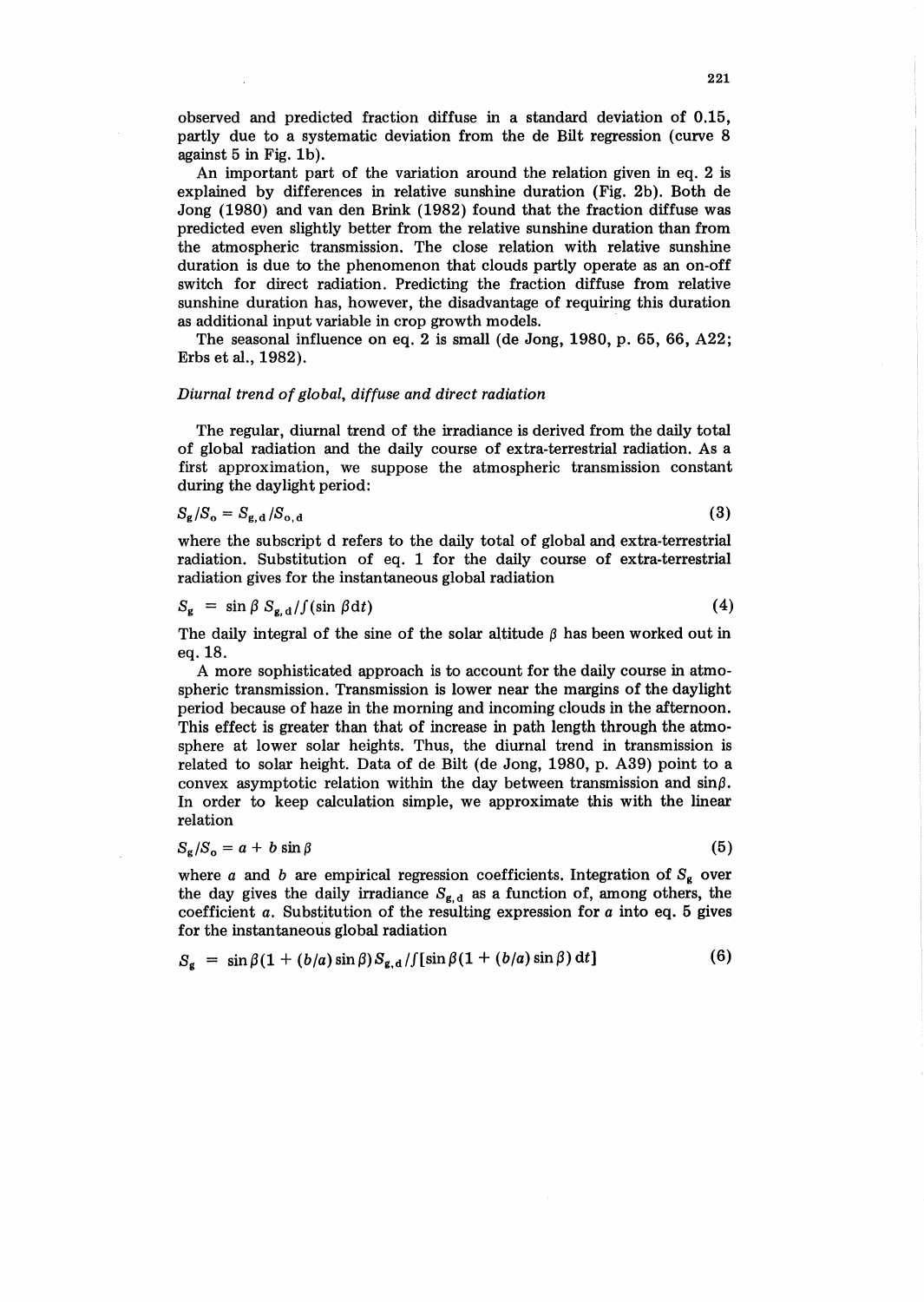The integral has been worked out for  $b/a = c$  in eq. 19. For the de Bilt data (de Jong, 1980, p. A39)  $b/a$  was about 0.4 for that part of the day where  $\beta$ exceeds 20°. The model was rather insensitive to the choice of the value of  $b/a$ .

Eq. 5 is in fact a simplification of the expression suggested by Collares-Pereira and Rabl (1979), and when applied to the de Bilt data both equations performed equally well.

The transmission coefficient for diffuse radiation  $(S_{df}/S_0)$  is quite insensitive to cloud conditions and solar height (Collares-Pereira and Rabl, 1979). The instantaneous diffuse flux is thus estimated as

$$
S_{\rm df} = S_{\rm o} S_{\rm df,d} / S_{\rm o,d} \qquad S_{\rm df} \leqslant S_{\rm g} \qquad (7)
$$

This equation was in accordance with the de Bilt data.

The instantaneous direct flux is obtained from eqs. 6 and 7 as

 $S_{\text{dr}} = S_{\text{g}} - S_{\text{df}}$  (8)

## *Circumsolar part of diffuse radiation*

For a uniform overcast sky, the diffuse irradiance is "isotropic", i.e. irradiance intensity is independent of angle. For a clear sky, the diffuse flux is, however, anisotropic. Due to the predominantly forward-directed Mie scattering of aerosols, there is a higher intensity into the direction of the sun. This circumsolar radiation has to be subtracted from the diffuse flux and added to the direct flux.

For a horizontal plane under a clear sky, the circumsolar part equals  $\cos^2(90^\circ - \beta)\cos^3\beta$  times the remaining part of the diffuse flux (Temps and Coulson, 1977). To interpolate to intermediate sky conditions, Klucher (1978) found that this factor has to be multiplied by  $1 - (S_{\text{df}}/S_{\text{g}})^2$ . The fraction diffuse adjusted for circumsolar radiation therefore becomes

$$
S'_{\text{df},\text{d}}/S_{\text{g},\text{d}} = (S_{\text{df},\text{d}}/S_{\text{g},\text{d}})/(1 + [1 - (S_{\text{df},\text{d}}/S_{\text{g},\text{d}})^2] \cos^2(90^\circ - \beta) \cos^3\beta \}
$$
(9)

where  $S_{df,d}/S_{g,d}$  is the unadjusted fraction diffuse (eq. 2). Hence at an average solar angle  $\beta$  of  $45^\circ$  and a very clear sky, 15% of the total diffuse flux consists of circumsolar radiation. It can be derived from eq. 9 that this percentage is quite insensitive to the normal range of daily averages of  $\beta$ .

### *Photosynthetically active radiation*

Up to now global radiation (300-3000 nm) has been considered, but only the 40Q-7 00 nm wavebands are photosynthetically active (PAR); the fraction PAR amounts to 0.50 and is remarkably constant over different atmospheric conditions and solar elevation, provided that  $\beta$  is  $>10^{\circ}$ (Szeicz, 197 4).

Under an overcast sky, radiation is scattered by clouds. Under a very clear sky, however, scattering is predominantly by individual molecules of nitrogen, oxygen and other gases (Rayleigh scattering). The degree of scattering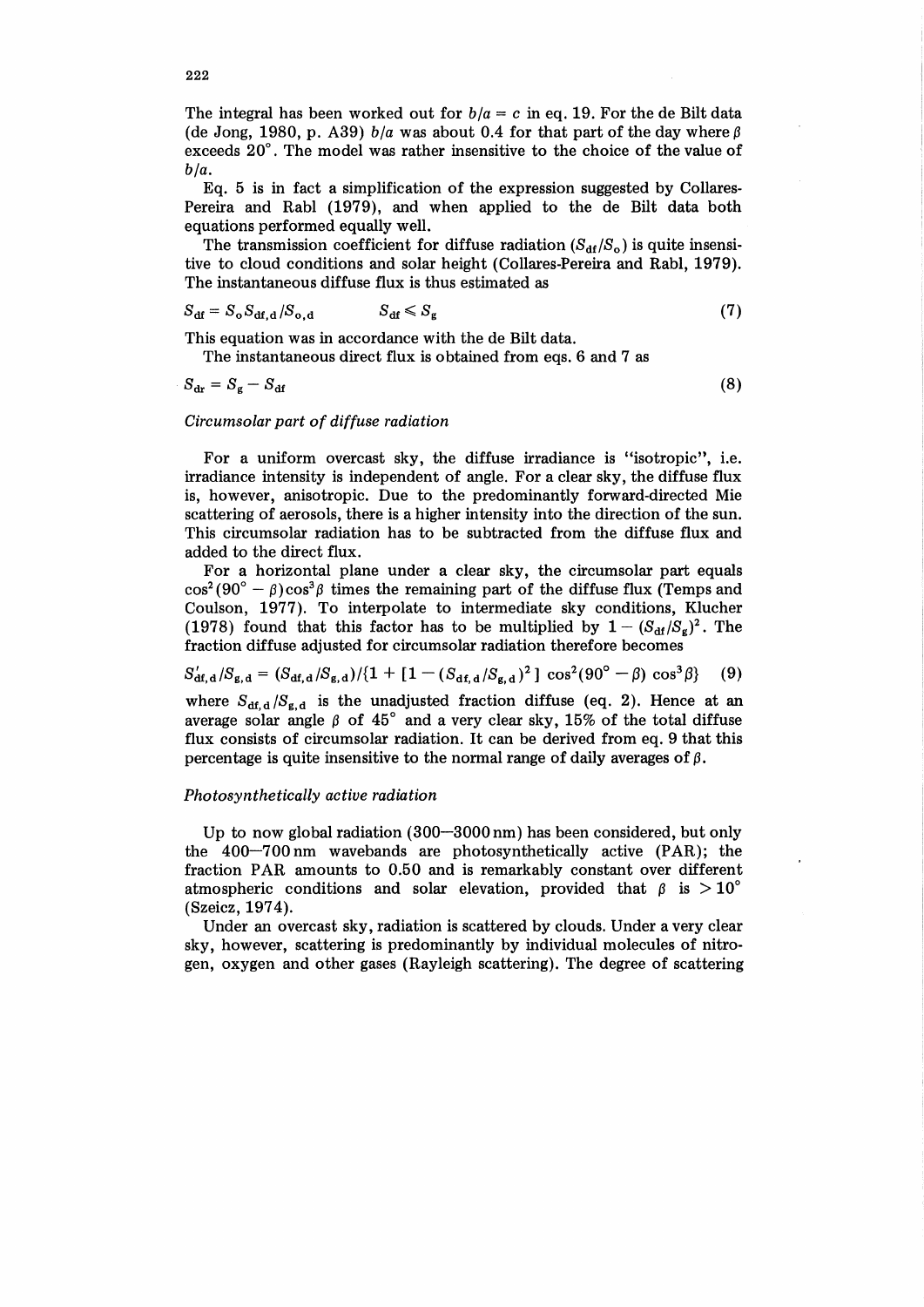is then inversely proportional to a power function of wavelength. Hence, for a clear sky, the scattered diffuse component in the photosynthetically active wavebands is bigger than that in the total global radiation. This is illustrated by measurements of Burtin et al. (1981) where for clear skies the fraction diffuse at 700 nm and 1000 nm was 32 and 18%, respectively, of that at 400 nm. From their extensive measurements it appears that for clear skies the fraction diffuse in the PAR region is 1.4 times the fraction diffuse of the total global radiation.

Photosynthetic activity is almost twice as great in the red part as in the blue part of the spectrum. Weighting the irradiance in the different wavebands to the action spectrum of photosynthesis (e.g. Jones, 1983, p. 16) reduced the above factor to 1.3. The fraction diffuse in the PAR wavebands is thus obtained from the fraction diffuse of global radiation (eq. 9) as:

$$
PAR_{df,d}/PAR_d = [1 + 0.3(1 - (S_{df,d}/S_{g,d})^2)](S_{df,d}/S_{g,d})
$$
\n(10)

where the subscript d points to daily totals. The second part of the expression was introduced to interpolate to intermediate sky conditions.

The corrections to account for circumsolar radiation (eq. 9) and a greater diffuse part in the PAR wavebands (eq. 10) largely outweighted each other (Fig. 2a) so that in a simple model both may be neglected.

## *Variation in irradiance around diurnal sine wave*

Verdonschot and van den Brink (1982) supply standard deviations of 6-min radiation totals relative to the corresponding hourly means for Cabauw Sept. 1980-Oct. 1981. The standard deviation  $(\sigma)$  relative to the mean decreased linearly with the hourly global irradiance according to

$$
\sigma_{S_{\rm g}}/S_{\rm g} = 0.37 - 0.00036 S_{\rm g} \tag{11}
$$

with the hourly mean  $S_g$  in  $Jm^{-2} s^{-1}$ . In this way a normal distribution around the diurnal sine wave is defined.

The random variation in irradiance is probably better decribed by considering the variation in hourly transmission. This transmission  $S_{\epsilon}/S_o$  will follow a skew distribution with zero as lower bound and a value of about 0.8 as upper bound. Further research on the variation in radiation around the diurnal sine wave is needed.

### *Separating clear and overcast skies?*

In crop growth models, the random variation in irradiance and the partitioning into the direct and diffuse flux are usually tackled by assuming the sky to be either clear or overcast (de Wit, 1959, 1965; Duncan et al., 1967; applications in crop growth models of e.g. de Wit et al., 1978; van Keulen et al., 1982; Ng and Loomis, 1984). Hence, it is supposed that clouds operate just like an on-off switch for the direct flux. For an overcast sky, all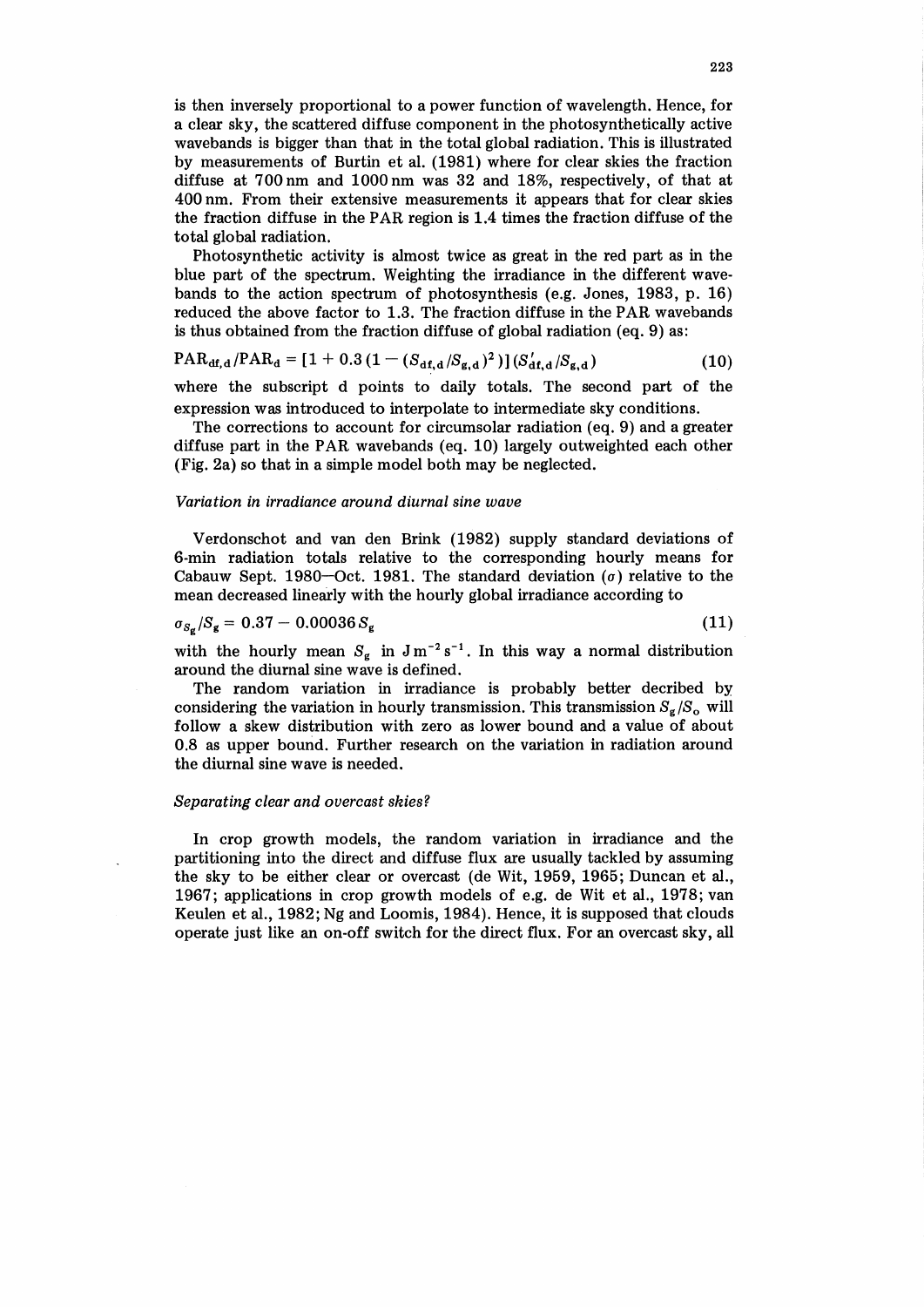

Fig. 2. Relation between share of diffuse flux in global radiation  $(S_{df}/S_g)$  and atmospheric transmission  $(S_g/S_o)$  for daily radiation values of Wageningen 1977-1982. Represented are means of intervals of  $0.1 S_g/S_o$ . (a) Plot showing the different correction procedures: (1) uncorrected data, (2) data adjusted by the procedure of Dehne (1984) for shade effect of shadow band, (3) as (2) but minus circumsolar part of diffuse radiation (eq. 9), (4) estimated relation for photosynthetic active wave bands (eq. 10). (b) Plot showing the influence of relative sunshine duration  $(n/N)$  on the share of the diffuse flux (data adjusted for influence of shadow band). Data are given for intervals of 0.1 relative sunshine duration. Each interval is represented by its mean. Thick curve is identical to curve (2) of plot (a).

irradiance is diffuse, whereas for a clear sky a certain fraction is diffuse, and . the remainder is direct. The fraction that the day is overcast is estimated from the measured daily global radiation in relation to the irradiance for a standard clear and a standard overcast day. It will, however, be demonstrated that this approach is not justified. Lantinga (1985) noted already that the approach underestimated the fraction diffuse in the incoming radiation.

For the Wageningen data, daily global irradiance  $(S_{g,d})$  depended on relative sunshine duration according to the linear regression equation

$$
S_{g,d}/S_{o,d} = 0.20 + 0.56 n/N \qquad (r^2 = 0.84)
$$
 (12)

where  $S_{o,d}$  = daily extra-terrestrial irradiance (eq. 1 and 18);  $n/N =$  daily duration of bright sunshine (measured with a Campbell-Stokes recorder) relative to daylength. These coefficients agree well with the values given by Frère and Popov (1979). Thus, a standard clear sky  $(n/N = 1)$  and a standard overcast sky  $(n/N = 0)$  are characterized by irradiance:

$$
S_{d,d} = 0.76 S_{o,d} \quad \text{and} \quad S_{ov,d} = 0.20 S_{o,d} \tag{13}
$$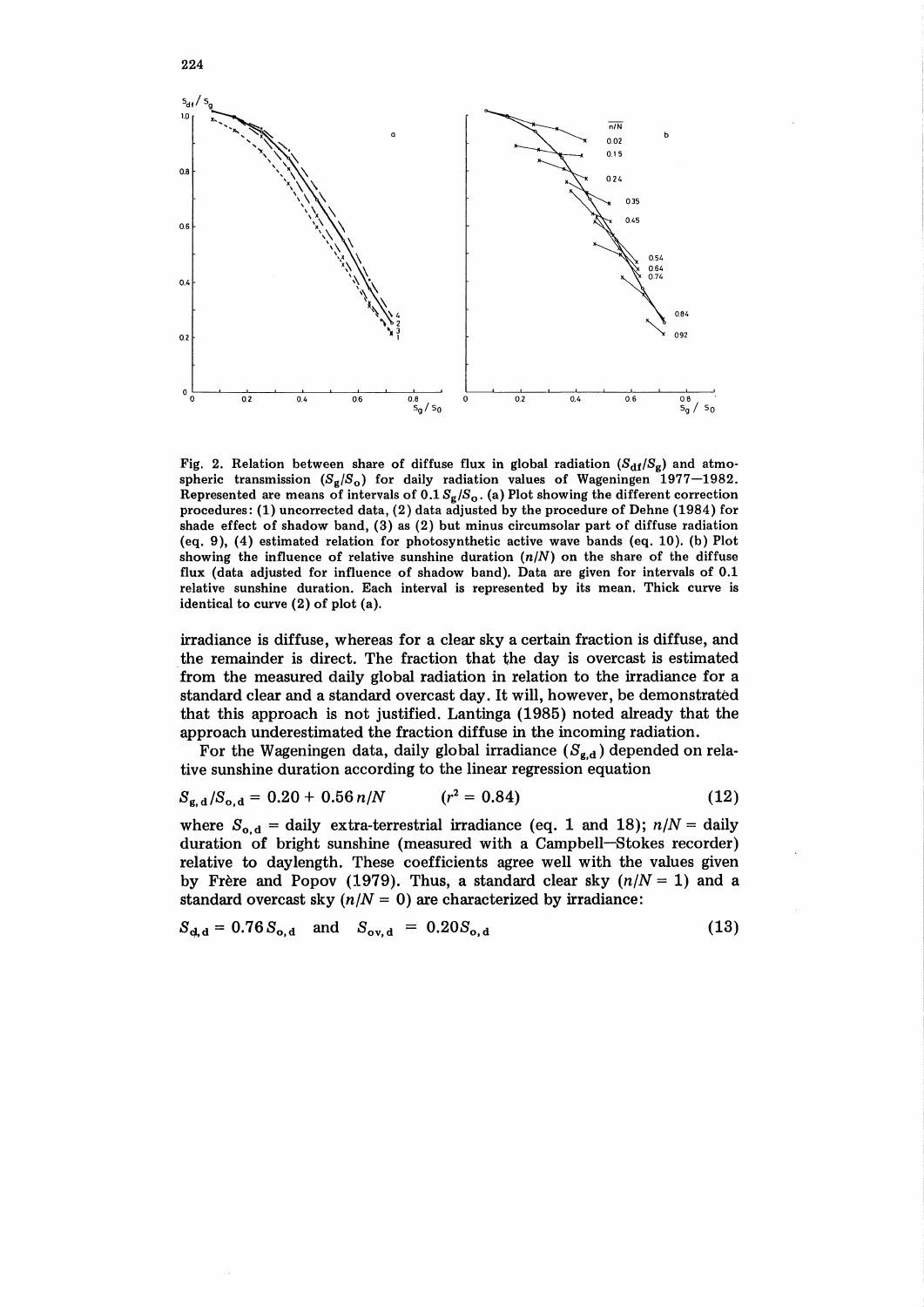

Fig. 3. Relation between share of diffuse flux in global radiation  $(S_{df}/S_g)$  and relative sunshine duration  $(n/N)$  for daily radiation values of Wageningen 1977-1982 (data corrected for influence of shadow band). Solid curve connects the actual means of intervals of  $0.1 n/N$ . The broken curve represents the relation expected if clouds had a strict on-off influence on the direct flux and was pbtained by dividing eq. 4 by eq. 12.

respectively. Under a standard overcast sky all irradiance is diffuse. Under a standard clear sky, 77% of global irradiance is direct and the other 23% diffuse (Fig. 3, eq. 2c).

Hence, if the sky were either clear or overcast (the on-off switch hypothesis), the daily diffuse flux  $(S_{df,d})$  would depend on relative sunshine duration according to

$$
S_{\text{df},\text{d}}/S_{\text{o},\text{d}} = 0.23 \times 0.76(n/N) + 0.20 [1 - (n/N)] \tag{14}
$$

Division by eq. 12 gives estimated fraction diffuse  $(S_{df,d}/S_{g,d})$ , which is represented by the broken curve in Fig. 3. This predicted relation, however, strongly underestimated the measured fraction diffuse (solid curve in Fig. 3). For example, for an intermediate sky  $(n/N = 0.5)$ , the on-off switch hypothesis predicts a fraction diffuse of 0.39, where 0.61 was actually observed (Fig. 3). Hence, for partly overcast skies, during the sunny periods a greater part of the irradiance appears to be scattered compared to standard clear days.

That reality is more intermediate also implies that the assumption of a sky being either clear or overcast overestimates the random variation in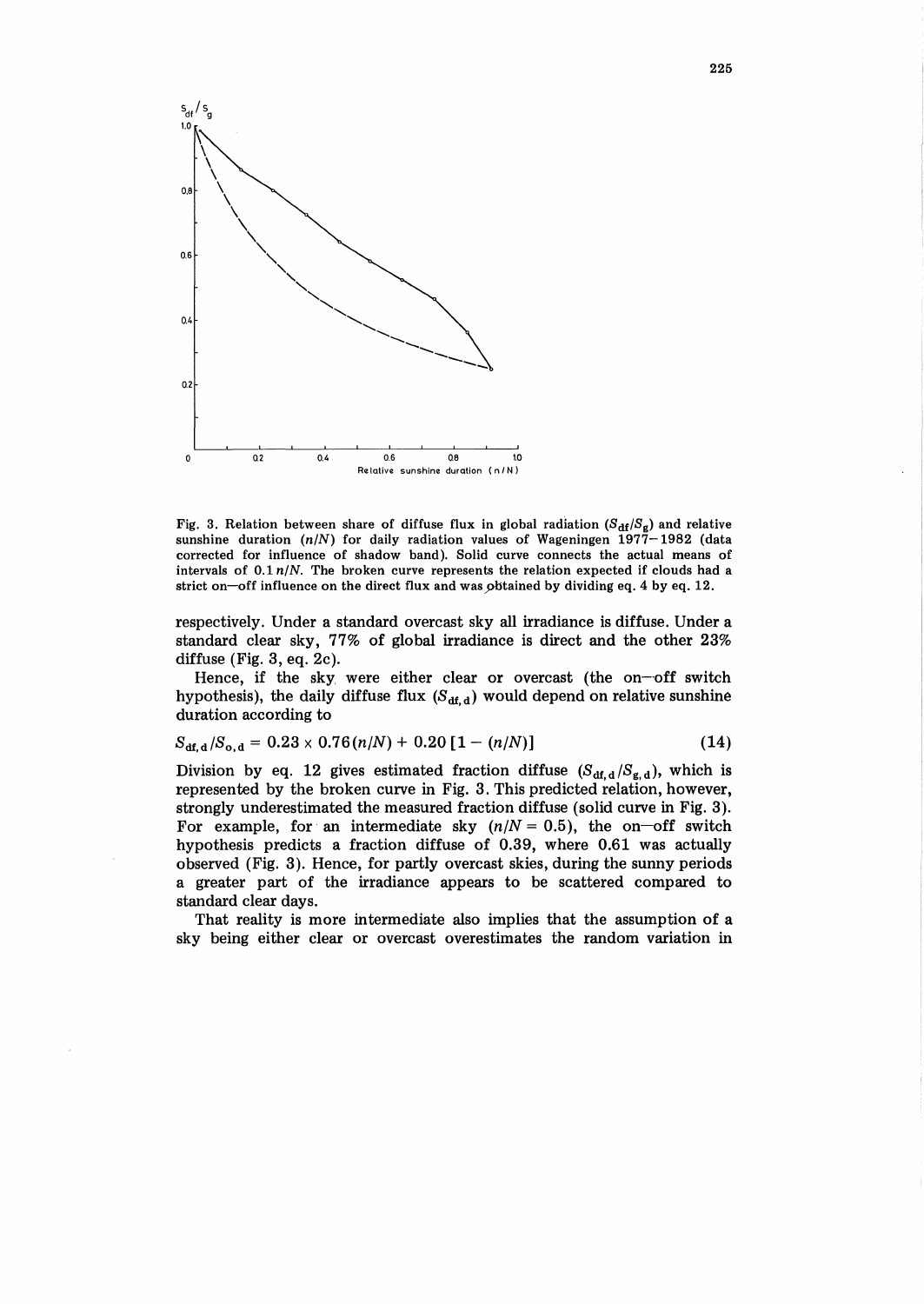irradiance. Owing to the underestimation of the diffuse flux (Fig. 3) and to the overestimation of the random variation in global irradiance, models based on the assumption of a strict on-off switch of clouds underestimate canopy photosynthesis as will be demonstrated in part II. Thus, separation of direct and diffuse radiation should not be based on the assumption of an on-off switch operated by clouds for direct radiation but on the relationship presented in Fig. 1 and eq. 2.

### APPENDIX

The sine of solar elevation  $\beta$  at hour  $t<sub>h</sub>$  (solar time) is

$$
\sin \beta = \sin \lambda \sin \delta + \cos \lambda \cos \delta \cos [15(t_h - 12)] \tag{15}
$$

where  $\lambda =$  latitude of the site. Solar declination ( $\delta$  in degrees) varies with the day of the year approximately according to:

$$
\sin \delta = -\sin (23.45) \cos [360 (td + 10)/365]
$$
 (16)

where  $t_d$  = number of day since 1 January. Daylength is

$$
D = 12 + \frac{24}{180} \arcsin(\text{tg}\lambda - \text{tg}\delta)
$$
 (17)

with  $D$  in hours.

The integral of  $\sin \beta$  over the day is obtained as twice the integral from sunrise ( $\beta = 0^{\circ}$ ) to solar noon ( $\beta = 90^{\circ} + \delta - \lambda$ ):

$$
\int \sin \beta \, dt_h = 3600 \left[ D \sin \lambda \sin \delta + (24/\pi) \cos \lambda \cos \delta \left( 1 - \text{tg}^2 \lambda \text{tg}^2 \delta \right)^{1/2} \right] \tag{18}
$$

having the dimension seconds. Similarly, the integral of  $\sin \beta (1 + c \sin \beta)$ over the day is:

$$
\int \sin \beta (1 + c \sin \beta) dt_h = 3600 [D (\sin \lambda \sin \delta + c (\sin^2 \lambda \sin^2 \delta
$$

+ 0.5 cos<sup>2</sup> 
$$
\lambda
$$
 cos<sup>2</sup>  $\delta$ ))  
+ (24/ $\pi$ ) cos  $\lambda$  cos  $\delta$  (1 + 1.5 *c* sin  $\lambda$  sin  $\delta$ )  
(1 - tg<sup>2</sup>  $\lambda$  tg<sup>2</sup>  $\delta$ )<sup>1/2</sup>] (19)

The relation between fraction diffuse  $(S_{df}/S_o)$  and atmospheric transmission  $(S_g/S_o)$  recommended by de Jong (1980, p. 55) for hourly radiation values is:

$$
S_{\rm df}/S_{\rm g} = 1 \qquad \qquad \text{for} \qquad S_{\rm g}/S_{\rm o} \leqslant 0.22 \qquad (20a)
$$

$$
S_{\rm df}/S_{\rm g} = 1 - 6.4(S_{\rm g}/S_{\rm o} - 0.22)^2 \quad \text{for } 0.22 < S_{\rm g}/S_{\rm o} \leq 0.35 \tag{20b}
$$

$$
S_{\rm df}/S_{\rm g} = 1.47 - 1.66 S_{\rm g}/S_{\rm o} \qquad \text{for } 0.35 < S_{\rm g}/S_{\rm o} \leq K \tag{20c}
$$

$$
S_{\rm df}/S_{\rm g}=R \qquad \qquad \text{for} \quad K < S_{\rm g}/S_{\rm o} \qquad \qquad (20d)
$$

with  $R = 0.847 - 1.61 \sin \beta + 1.04 \sin^2 \beta$  and  $K = (1.47 - R)/1.66$ .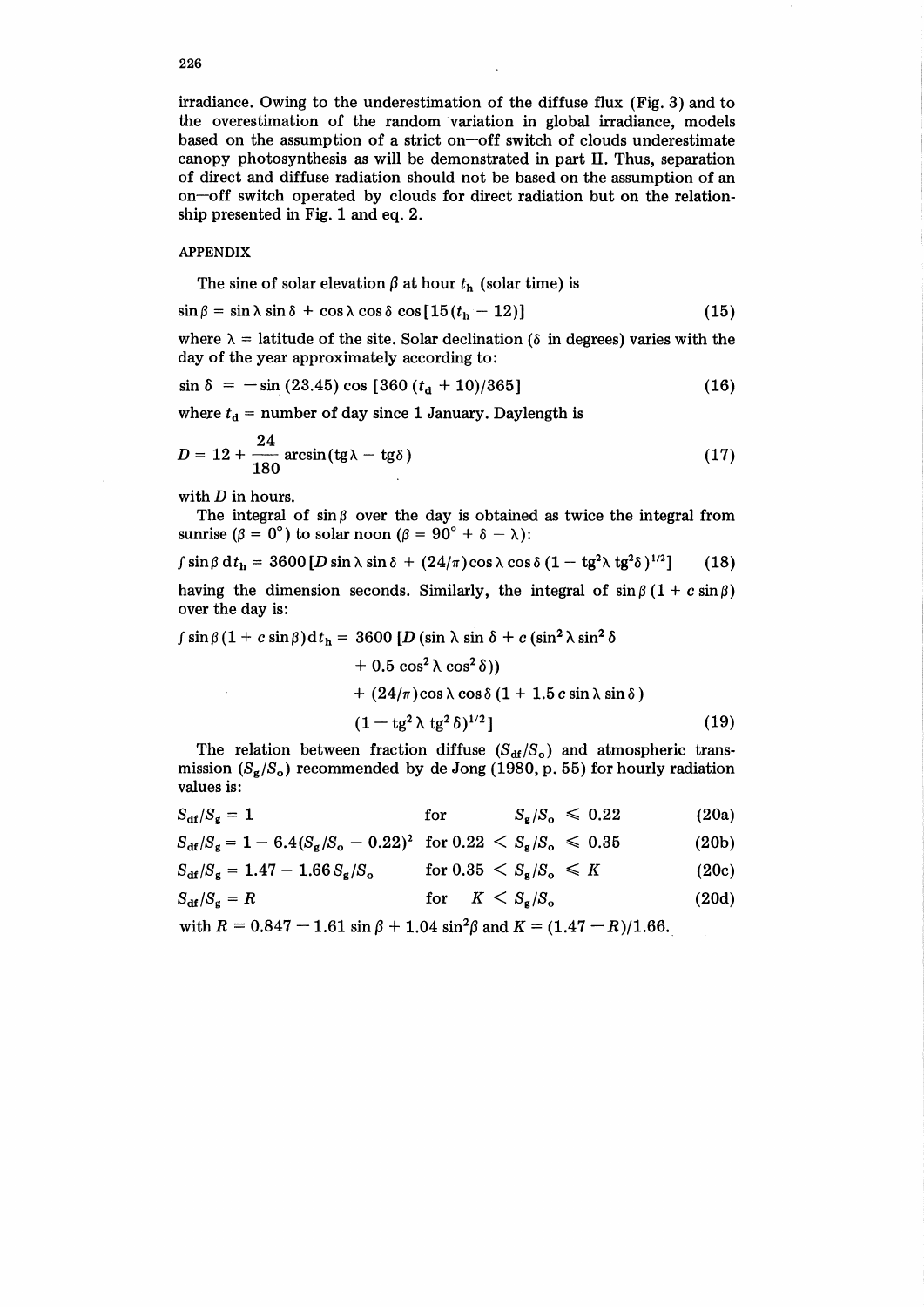We thank W.H. Slob (KNMI, de Bilt) and G.J. van den Brink (TNO-TH, Delft) for their valuable information.

## DEFINITIONS OF SYMBOLS

|                                   |                                             | Unit                         | Equation       |
|-----------------------------------|---------------------------------------------|------------------------------|----------------|
| a, b, c,                          | Coefficients of the regression of           |                              |                |
|                                   | transmission on solar angle                 |                              | 5              |
| $\bm{D}$                          | Daylength                                   | h                            | 17             |
| K, R                              | Parameters in the regression of diffuse     |                              |                |
|                                   | share on transmission                       |                              | 20             |
| n/N                               | Relative sunshine duration                  |                              | 12             |
| PAR <sub>d</sub>                  | Daily photosynthetically active radiation   | $J m^{-2} d^{-1}$            | 10             |
| $\text{PAR}_{\text{df},\text{d}}$ | Daily diffuse flux of photosynthetically    |                              |                |
|                                   | active radiation                            | $J m^{-2} d^{-1}$            | 10             |
| $S_{\rm cl. \, d}$                | Daily irradiance under a standard clear     |                              |                |
|                                   | sky                                         | $J m^{-2} d^{-1}$            | 13             |
| $S_{\rm df}$                      | Diffuse flux of global radiation            | $\mathrm{J\,m^{-2}\,s^{-1}}$ | 7,20           |
| $S_{\rm dr}$                      | Direct flux of global radiation             | $\rm J\,m^{-2}\,s^{-1}$      | 8              |
| $S_{\rm df,\,d}$                  | Daily flux of diffuse radiation             | $J m^{-2} d^{-1}$            | $\overline{2}$ |
| $S_{\sf df, d}^{\,\prime}$        | Daily diffuse flux adjusted for circumsolar |                              |                |
|                                   | radiation                                   | $J m^{-2} d^{-1}$            | 9              |
| $S_{\mathbf{g}}$                  | Global radiation (total irradiance at the   |                              |                |
|                                   | earth surface)                              | $\rm J\,m^{-2}\,s^{-1}$      | 4              |
| $S_{\bf g, d}$                    | Daily global radiation                      | $J m^{-2} d^{-1}$            | $\overline{2}$ |
| $S_{\rm o}$                       | Extra-terrestrial irradiance on a plane     |                              |                |
|                                   | parallel to the earth surface               | $\rm J\,m^{-2}\,s^{-1}$      | 1              |
| $S_{\rm o,d}$                     | Daily extra-terrestrial irradiance          | $J m^{-2} d^{-1}$            | $\overline{2}$ |
| $S_{\rm ov, d}$                   | Daily irradiance under a standard           |                              |                |
|                                   | overcast sky                                | $J m^{-2} d^{-1}$            | 13             |
| $S_{\rm sc}$                      | Solar constant                              | $J m^{-2} s^{-1}$            | $\mathbf{1}$   |
| $t_{\rm d}$                       | Number of day since 1 January               |                              | 1,16           |
| $t_{\rm h}$                       | Hour of the day (solar time)                | h                            | 15             |
| β                                 | Angle of sun above horizon                  | degrees                      | 15             |
| δ                                 | Solar declination                           | degrees                      | 16             |
| λ                                 | Latitude                                    | degrees                      | 15             |
| $\sigma_{S_{\alpha}}$             | Standard deviation of global radiation      | $\rm J\,m^{-2}\,s^{-1}$      | 11             |

## REFERENCES

Bruno, R., 1978. A correction procedure for separating direct and diffuse insolation on a horizontal surface. Solar Energy, 20: 97-100.

Burtin, M.B., Carels, M.R., Crommelynck, M.D. and Lemoine, M., 1981. Distribution spectrale du rayonnement solaire à Uccle, 2e semestre 1980. Inst. Royal Météor. Belgique, Misc. Serie B, No. 53.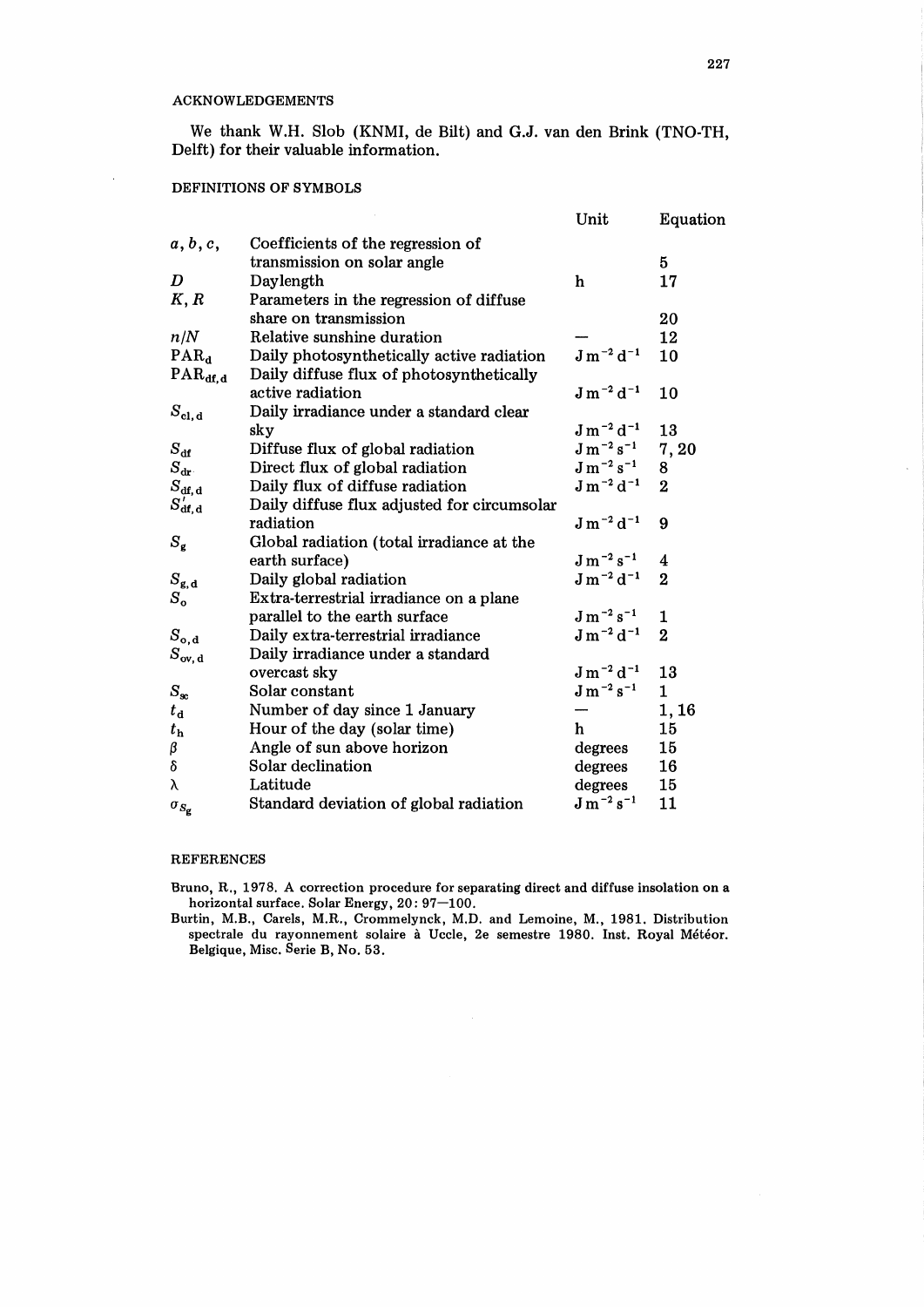- Collares-Pereira, M. and Rabl, A., 1979. The average distribution of solar radiationcorrelations between diffuse and hemispherical and between daily and hourly insolation values. Solar Energy, 22: 155-164.
- De Jong, J.B.R.M., 1980. Een karakterisering van de zonnestraling in Nederland. Doctoraalverslag Vakgroep Fysische Aspecten van de Gebouwde Omgeving afd. Bouwkunde en Vakgroep Warmte- en Stromingstechnieken afd. Werktuigbouwkunde, Technische Hogeschool (Techn. Univ.), Eindhoven, Netherlands, 97 + 67 pp.
- De Wit, C.T., 1959. Potential photosynthesis of crop surfaces. Neth. J. Agric. Sci., 7:  $141 - 149$ .
- De Wit, C.T., 1965. Photosynthesis of Leaf Canopies. Versl. landbouwk. Onderz. (Agric. Res. Rep.) 663, Pudoc, Wageningen, 57 pp.
- De Wit, C.T. et al., 1978. Simulation of Assimilation, Respiration and Transpiration of Crops. Simulation Monograph, Pudoc, Wageningen, 140 pp.
- Dehne, K., 1984. Diffuse solar radiation measured by the shade ring method improved by a correction formula. In: On Instruments and Observing Methods. WMO Rep. 15:  $263 - 267$ .
- Dept. Physics and Meteorology, 1977-1982. Maandoverzichten weergegevens Station Wageningen 'De Haarweg'. Vakgroep Natuur- en Weerkunde (Dept. Physics and Meteorology), Agric. Univ., Wageningen, Netherlands.
- Duncan, W.G., Loomis, R.S., Williams, W.A. and Hanau, R., 1967. A model for simulating photosynthesis in plant communities. Hilgardia, 38: 181-205.
- Erbs, D.G., Klein, S.A. and Duffie, J.A., 1982. Estimation of the diffuse radiation fraction for hourly, daily and monthly-average global radiation. Solar Energy, 28: 293-302.
- Frere, M. and Popov, G.F., 1979. Agrometeorological Crop Monitoring and Forecasting. FAO Plant Production and Protection Paper 17, F.A.O. Rome, 64 pp.
- Hari, P., Nilson, T., Salminen, R., Kaipiainen, L., Korpilahti, E. and Ross, J., 1984. Nonlinear dependence of photosynthetic rate on irradiance and its consequences for estimates of the amount of saccharides formed. Photosynthetica, 18: 28-33.
- I.E.A., 1978. An Introduction to Meteorological Measurements and Data. Handling for Solar Energy Applications, Handbook Int. Energy Agency, Dept. Energy U.S.A., Washington D.C.
- Jones, H.G., 1983. Plants and Microclimate. Cambridge Univ. Press, Cambridge, 323 pp.
- Klucher, T., 1978. Evaluation of Models to Predict Insolation on Tilted Surfaces. N.A.S.A., TM-78842.
- Lantinga, E.A., 1985. Productivity of grasslands under continuous and rotational grazing. Dissertation, Agric. Univ., Wageningen.
- Liu, B. Y.H. and Jordan, R.C., 1960. The interrelationship and characteristic distribution of direct, diffuse and total solar radiation. Solar Energy, 4: 1-19.
- Ng, E. and Loomis, R.S., 1984. Simulation of Growth and Yield of the Potato Crop. Simulation Monograph, Pudoc, Wageningen, 147 pp.
- Orgill, J.F. and Hollands, K.G.T., 1977. Correlation equation for hourly diffuse radiation on a horizontal surface. Solar Energy, 19: 357-359.
- Ruth, D.W. and Chant, R.E., 1976. The relationship of diffuse radiation to total radiation in Canada. Solar Energy, 18: 153-154.
- Szeicz, G., 1974. Solar radiation for plant growth. J. Appl. Ecol., 11: 617-636.
- Temps, R.C. and Coulson, K.L., 1977. Solar radiation incident upon slopes of different orientations. Solar Energy, 19: 179-184.
- Van den Brink, G.J., 1982. Climatology of solar irradiance on inclined surfaces. IV. Part II: Validation of calculation models. Technisch Physische Dienst TNO-TH (Inst. Applied Physics), Delft, Neth. Report 803.229 IV-2: 48 pp.
- Van Keulen, H., Penning de Vries, F.W.T. and Drees, E.M., 1982. A summary model for .crop growth. In: F.W.T. Penning de Vries and H.H. van Laar (Editors), Simulation of Plant Growth and Crop Production. Simulation Monograph, Pudoc, Wageningen, pp.  $87 - 97$ .